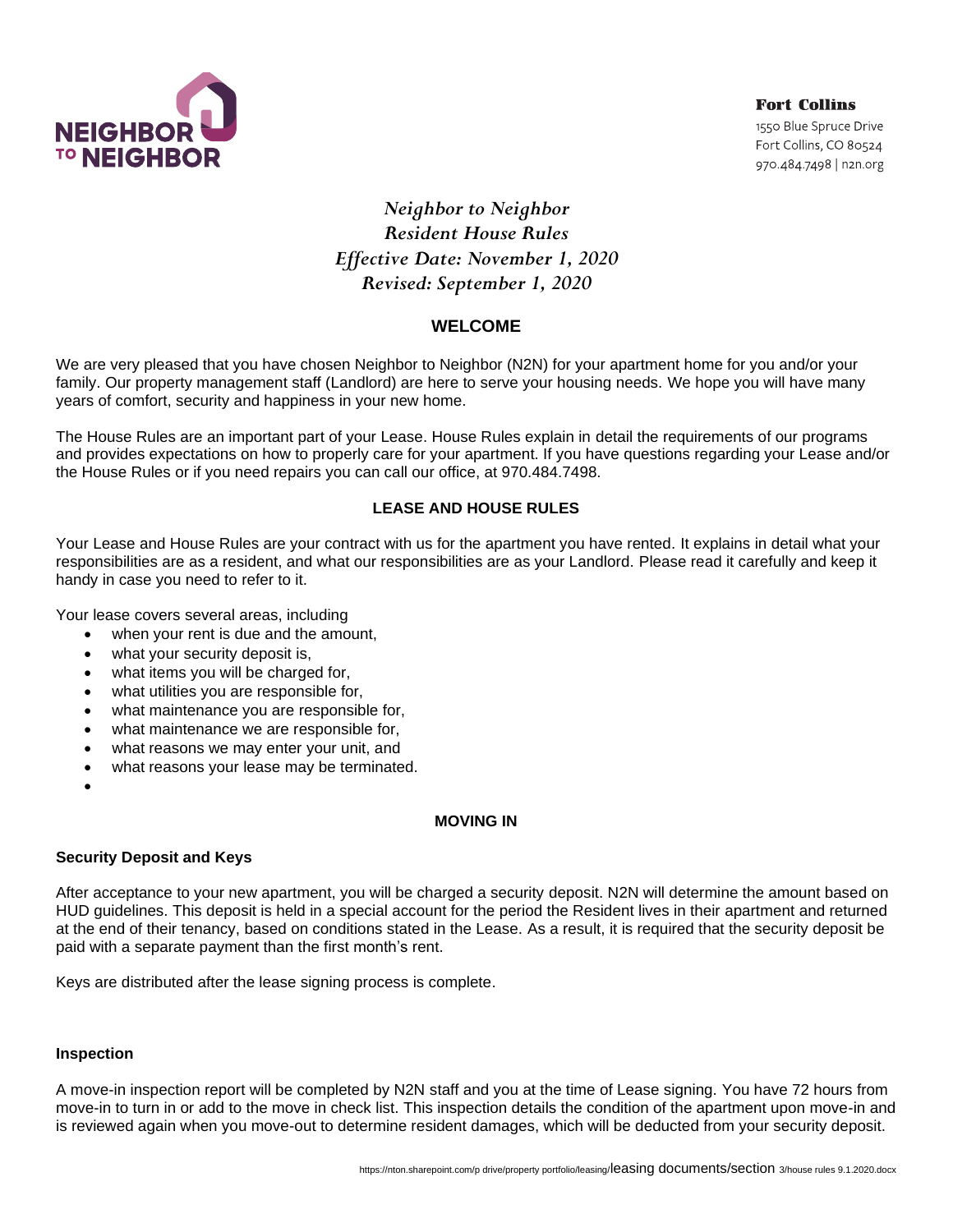



## **First Month's Rent**

If the beginning date of the Lease is for any day other than the first day of the month, the rent for the first month will be prorated and rounded to whole dollar, based on the actual amount of days remaining in the month. After that, all rent is due on the first of each month.

## **Protecting Your Property**

N2N encourages all residents to purchase renter's insurance. The cost is usually low (approximately \$100 per year) and it will protect your possessions against a variety of unforeseen events. N2N is not responsible for personal property loss.

## **RULES AND POLICIES**

- 1. **ABANDONED PROPERTY:** If it appears that you have abandoned your apartment without proper notification to N2N staff, we will determine the apartment to be abandoned and will begin the process of rightful possession. You must not be away from the apartment longer than 60 days for non-medical and no longer than 180 days for medical reasons unless you have a written reasonable accommodation from a medical doctor due to result of medical need.
- 2. **ACCESS/INSPECTIONS**: N2N Staff shall have access to your apartment at any time without advance notification when there is reasonable cause to believe that an emergency exists. For non-emergencies N2N Staff will provide 24 hour written notice upon entering your apartment for the following reasons: repairs, maintenance, preventative maintenance, inspections and pre-leasing, etc. As N2N is a non-profit organization, many of the apartments are federally and state funded and require routine inspections. These inspections will occur during reasonable hours.
- 3. **ALTERATIONS:** Resident agrees to not make any interior or exterior changes, additions or alterations to the apartment without the prior written consent of the Landlord. Any changes, additions or alterations shall become the property of N2N. Landlord may require the Resident to remove any changes, additions or alterations and restore the apartment to its former condition at any time during or after the residency or reimburse N2N for the actual costs.
- 4. **ANIMAL POLICY**: **Pets are not permitted in N2N's subsidized apartments at Coachlight Plaza and 2405-2413 Crabtree Drive with the exception of those persons who require reasonable accommodations in which a Request for Assistance Animal Form must be submitted to Neighbor to Neighbor prior to acquiring any animal; see Assistance Animal Policy for procedures. There must be a proven medical need for the animal to be approved. Please contact your leasing consultant prior to any animal being introduced to the household.**

Affordable housing residents (excluding Coachlight and 2405-2413 Crabtree Residents) are required to request to keep a pet in the apartment; this approval is at Landlord's sole discretion. Consent, if given, may be revocable by the Landlord at any time. Residents with permission are permitted to keep no more than 1 dog or 1 cat per unit. No more than two small, caged birds may be kept in any apartment. An aquarium for fish may not exceed 10 gallons. No more than two (2) small caged animals, i.e. gerbil or hamster, may be kept in any apartment. Small pets must always be kept in a cage. No exotic, wild, or dangerous animals, or any other animal not permitted by state or local laws. Breeding of animals is prohibited. **Unauthorized animals, or a guest's animals may not be kept in your apartment, even temporarily**. A non-refundable pet fee in the amount of \$250.00 will be charged for each apartment where a dog or cat resides (the fee rule does not apply to animals that assist persons with reasonable accommodations or in projects designated for the elderly/disabled). Neighbor to Neighbor follows City, County, and State codes and laws regarding animals and pets and Residents are required to follow those codes and laws as well. **Residents are always required to clean up after their animals. This includes but is not limited to; clean-up of the designated exercise and common area(s). Should a resident fail to clean up after their animal, management may charge a fee of \$5 per occurrence to the resident for animal clean up performed by staff. This in no way relieves the resident from the responsibility to clean up after their animal.**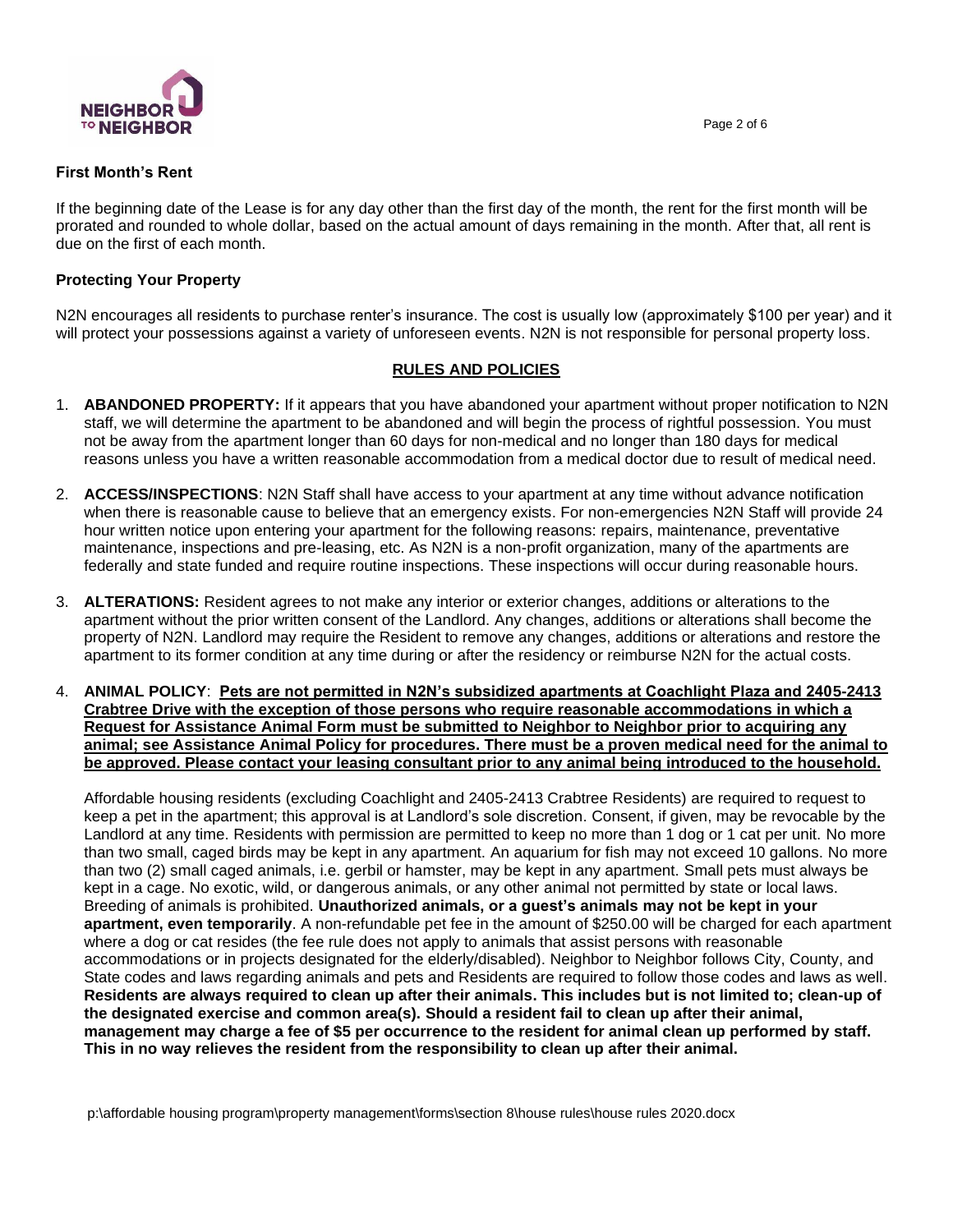

- 5. **APPLIANCES**: Resident is not permitted to have a washer and dryer in the apartment unless the apartment has existing washer and dryer hookups, or prior written approval is obtained from Landlord. Air conditioners may be installed by the Resident at the Resident's expense after receiving approval from N2N. Air conditioners are not allowed in areas that impede safe fire escape. It is required that a Plexiglas or RTC insulation foam board window insert is used; absolutely no cardboard or wood materials are to be used as window inserts. Window air conditioner units must be removed in the fall months and screens reinstalled by the Resident.
- 6. **CITY CODES AND ORDINANCES**: Resident agrees to comply with all obligations imposed by applicable Fort Collins/Loveland provisions of building and housing codes and ordinances materially affecting health and safety. City codes and regulations are reported on the City's website.

## 7. **CRIME FREE / DRUG FREE / NO TOLERANCE POLICY**:

In consideration of the execution or renewal of a Lease defined in the Lease Agreement, Landlord and Resident agree as follows:

- a. Resident, any member of the Resident's household, a guest or other person or guest affiliated in any way with the Resident shall not engage in any criminal activity (as defined in Title 18 Colorado Revised Statues ("C.R.S."), or any act which facilitates criminal activity, including drug-related criminal activity, at any location, whether on or near the apartment, the surrounding area, or the area of the apartment community or otherwise, regardless of whether the individual engaging or facilitating in such activity is a member of the household. "Drug-related criminal activity" means the illegal manufacture, sale distribution, use or possession with the intent to manufacture, sell, distribute, or use of a controlled substance (as defined in Article 18 of Title 18, C.R.S.).
- b. Resident and any member of the Resident's household, a guest or other person affiliated in any way with the Resident shall not engage in any illegal activity, including prostitution (as defined in Article 7 or Title 18, C.R.S.), criminal street gang activity (as set forth in Title 16 or 18 C.R.S.), threats or intimidation (as prohibited in Title 18, C.R.S.), and assault (as prohibited in Article 3 of Title 18 C.R.S.), including but not limited to, the unlawful possession of or discharge of firearms or illegal weapons (as prohibited by Article 12 of Title 18 C.R.S.), at any location, whether on or near the apartment community, or any other violation of the Criminal Statutes of the State of Colorado or any breach of the Lease Agreement that otherwise jeopardizes the health, safety and welfare of the Landlord, their agent, other Resident, or guest or that which involves imminent or actual serious property damage.
- **c.** Violations of the Crime Free/Drug Free/No Tolerance Policy shall be considered a material and irreparable violation of the Lease and sufficient **cause for immediate termination of tenancy**. A single violation of the provisions of this policy shall be deemed a **serious violation** and a material and irreparable noncompliance. It is understood that a single violation, as outlined above, shall be considered sufficient cause for immediate termination of the Lease and notice of such termination shall be given in accordance with Article 40-107.5 of Title 13 C.R.S. Unless otherwise provided by law, proof of violation/breach of this policy resulting in termination shall not require criminal conviction, but shall require only a showing of by a preponderance of the evidence. N2N follows and enforces all federal, state, city and county laws.

## **Because Neighbor to Neighbor receives federal funds, the use or possession of marijuana and/or products is strictly prohibited.**

- 8. **DAMAGES**: Any damage to the apartment, buildings, facilities, common areas or grounds caused by a Resident, household member and/or guest(s) will be charged to the Resident at actual cost. Charges shall be due and payable within thirty (30) days of notification of charges. If charges are not paid, charges shall be sent to collections and/or Lease termination proceedings will commence.
- 9. **FIRE DEPARTMENT REGULATIONS**: All sidewalks, corridors, passageways, stairways, front porches, landings and common storage areas shall be kept free of all personal belongings. All personal belongings must be kept inside the Resident's apartment. No explosives, noxious or illegal substances are permitted to be kept by a Resident in the apartment or on the property. Fire pits or open flame containers are strictly prohibited. Barbeque grills may be stored on the patio/porch/backyard. When grills are in use, they must be operated at least ten (10) feet away from the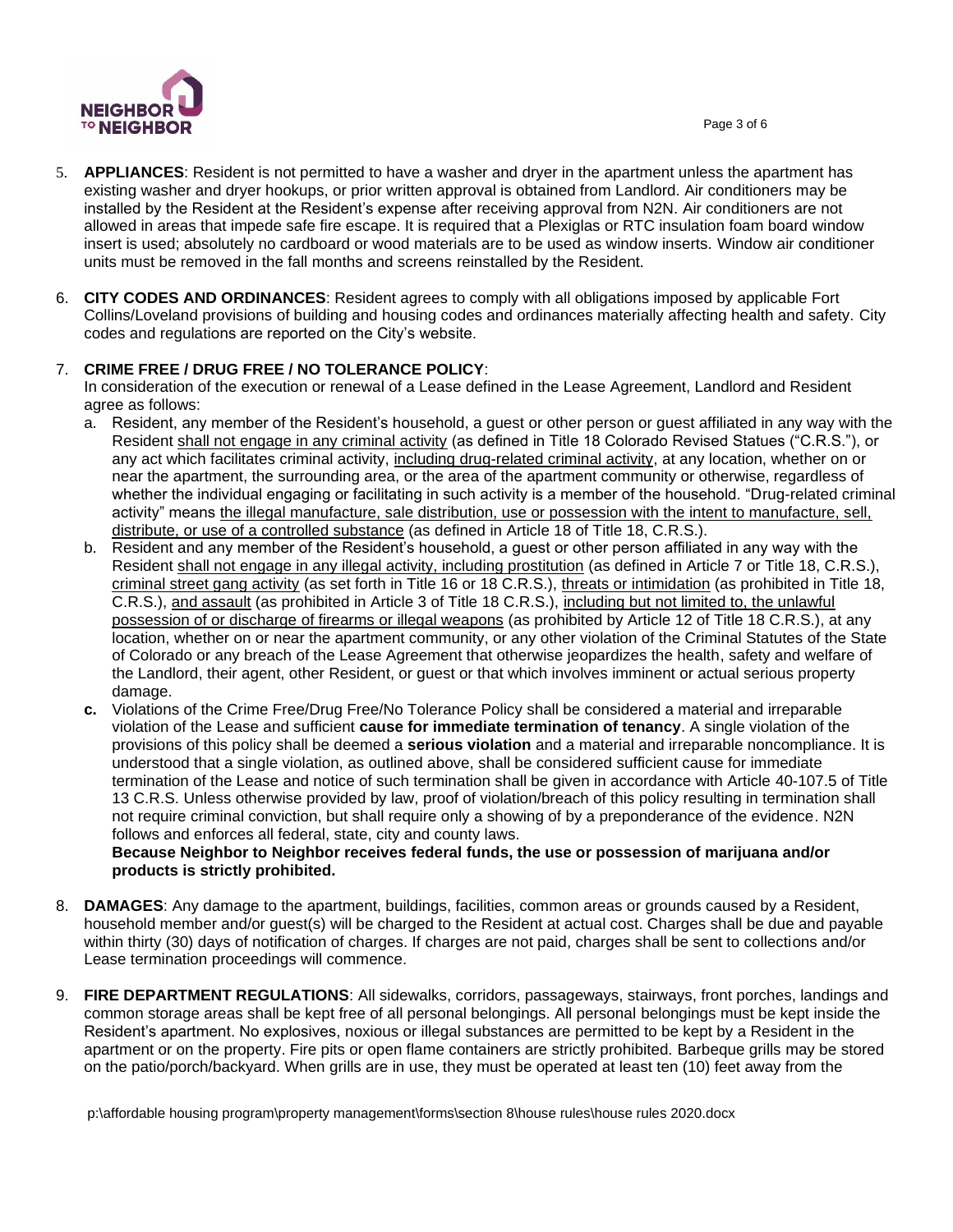building. The local Fire Department does routine inspections and if a barbeque grill is found within ten feet of the building during use, the Resident may receive a ticket with an approximate \$200 fine, determined by the court.

- 10. **GLASS AND OPEN CONTAINERS**: Residents, household members and guests shall be prohibited to use glass and open containers in common areas, streets, sidewalks, playgrounds and/or on front porches. The term "open container," as used herein, means any bottle, can, glass, cup or other vessel which contains an alcoholic beverage not in its original container. The term "open container" shall also mean the original container of an alcoholic beverage and which contains an alcoholic beverage on which the seal has been broken or which is otherwise ready for consumption.
- 11. **GUESTS:** Only Residents whose names appear on the Lease can occupy the apartment. Any overnight guest(s) staying longer than fifteen (15) days in any 90-day period without written Landlord consent are considered unauthorized guests, and the Resident is in violation of the Lease. Resident may choose to add qualifying household members to the Lease at any time, subject to occupancy regulations. Anyone 18 years of age or older is required to complete a housing application and provide all required documentation, including authorizing the Landlord to run a credit and criminal background checks.
- 12. **HOUSEKEEPING**: Residents are required to maintain their apartment in a safe and sanitary condition at all times. This includes routine cleaning of your apartment and disposal of all trash. **Any trash bagged or loosely littered on the grounds, cigarette butts, and/or animal feces left on the grounds of the leased area or common areas and is identified as your households will be charged a \$5 removal fee per occurrence per item that is picked up by Neighbor to Neighbor representatives.** Please use plastic bags and twist ties to contain your garbage and place the bags in the dumpsters provided. Always be sure that cigarette butts are extinguished before disposing of them in the garbage. If your apartment is scheduled for an annual inspection and it fails the inspection, your apartment will have to be re-inspected until it passes by the appropriate agency. Failure to maintain your unit in a safe and sanitary manner is grounds for eviction.
- 13. **INCIDENT REPORTS**: Issues concerning neighbors should be submitted in writing. Landlord will investigate all such reports. Residents are encouraged to attempt to solve any problems they may be having with neighbors themselves first. In a criminal or threatening situation, always call the Police first for assistance.
- 14. **LAUNDRY ROOM**: Laundry room services are available for Resident's use only. Residents are asked to keep common areas clean and free of debris. Clean out the dryer lint trap after each use. Landlord may impose laundry hours at any time and may lock the laundry room door during after-hours. Hours of operation and the rules will be posted. Laundry room access code key locks are installed at some apartment buildings. Access codes are assigned to those Residents. Residents are required to keep their codes confidential and not share it with others.
- 15. **LOCKS/KEYS**: Keys are distributed at move-in and the number of keys will be noted on the Apartment Inventory Checklist. All keys must be returned at move-out. Changing locks in or on the premises is prohibited. In case of emergencies the Landlord will facilitate a lock change and the Resident will be charged the actual cost of said change. Duplication of keys results in a \$5.00 charge per key. After hours lockouts will be charged an additional \$25.00.
- 16. **LOITERING / TRESPASSING / USE OF PUBLIC AREAS**: Neighbor to Neighbor apartment communities are intended to be a place of quiet enjoyment and a safe environment for families and their guests. Loitering or interfering with this intended use is prohibited, and violators will be asked to leave. Failure to comply with a request to leave the premises will result in Landlord calling the Police and violators will be ticketed for trespassing. Violation of this clause by a guest of a Resident is a lease violation and could result in eviction.
- 17. **MAINTENANCE**: Resident agrees to notify Landlord immediately upon discovery of any and all maintenance issues including but not limited to a water leak, an electrical short, a broken window, ripped/missing screens, missing/broken smoke and carbon monoxide alarms and missing or used fire extinguishers. Any emergency issues are defined on the EMERGENCY CRITERIA PROCEDURE that is given to Resident upon move in. Please refer to this Procedure for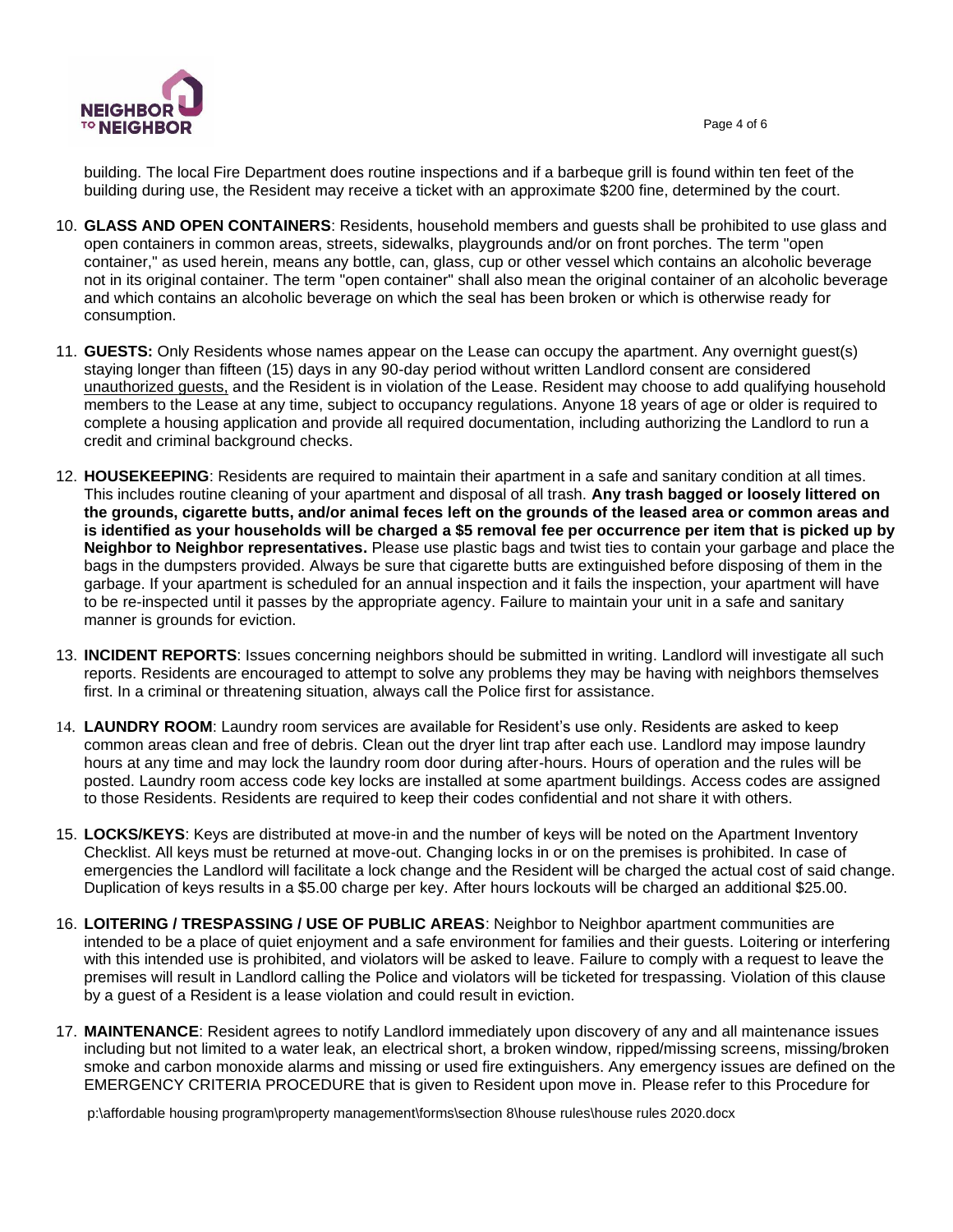

information on after hour maintenance issues. Actual costs of repair and replacement of the unreported maintenance issue resulting in damages will be the responsibility of the Resident. All furniture and/or personal belongings and cleanliness of area may hinder maintenance from completing work orders. All furniture, personal belongings must be moved and the area that needs work must be in a clean and sanitary condition by resident prior to maintenance entering unit.

- 18. **MAIL:** Resident agrees to put apartment address in their name, promptly pick up all mail, notices on the door and newspapers. Upon move out Resident's must provide a complete forwarding address (including unit #) in writing.
- 19. **MOISTURE/MILDEW PREVENTION:** Resident shall remove any visible moisture accumulation in or on the premises including on walls, windows, floors, ceilings and bathroom fixtures. Resident shall also use exhaust fans in bathrooms when bathing/showering and kitchens when cooking on the stove. Resident shall immediately notify Landlord of the presence of the following:
	- a. A water leak, excessive moisture or standing water inside or outside the premises.
	- b. Moisture build up in or about the premises that persists after the Resident has tried several times to remove it with a household cleaning solution.
	- c. A failure of any part of the heating, air-conditioning or ventilation system (including bath fans).

Violation of moisture prevention is a material non-compliance of the Lease.

- 20. **PATIOS/PORCHES AND COMMON AREAS**: Resident agrees to keep the grounds and premises (patios/porches/decks and landings, common and laundry areas) in a clean, safe and sanitary condition. Patios/porches/decks and landings are NOT intended for storage. Bicycles, outdoor patio furniture and barbeque grills are the only items that may be placed or stored on a back patio, so long as they are not obstructing access. No personal items are allowed in front of the apartment. Other personal items, including, but not limited to boxes, clothing, rugs, mops, toys, trash and general clutter, must be stored elsewhere or disposed of properly. Unacceptable items stored on patios/porches/decks and a landing is a violation of the Lease. Shopping carts used from neighboring retail centers must be returned and may not be left anywhere on the premises. Your household is responsible to pick up any trash, personal items from the common areas and playgrounds. It is not the responsibility of N2N staff to clean up after your household. If your household is witnessed in violation of not picking up their trash or personal items from the common areas and playgrounds it could result in fees, lease violation and asked to leave the property. No gardening and/or planting in common areas.
- 21. **QUIET ENJOYMENT**: All Residents and their guests are expected to follow all city and county ordinances and conduct themselves in a peaceful manner that is respectful and courteous to neighbors and staff. Threatening, profane, obscene, loud or boisterous language, loud televisions, radios, or stereos, as well as loud parties, overindulgence in alcoholic beverages, drug use, violence, harassment of others including staff and/or disorderly conduct will be grounds for eviction. Residents are responsible for their guest's and their actions.
- 22. **RENT PAYMENTS:** Rent and other charges are to be paid only by personal check, money order, guaranteed (cashiers or certified) check made out to Neighbor to Neighbor or through online services provided. **Cash is not accepted**. If a bank for any reason does not honor a personal check two times within a six (6) month period, all future payments must be made by certified or cash equivalent means.
- 23. **SATELLITE DISHES/CABLE:** Satellite dishes and cable installations must be installed by a professional installer and the location of installation must be pre-approved, in writing, by Landlord. Tripods or poles are acceptable. Satellite dishes must not be affixed to any portion of the building or patio wall. Any satellite dish or cable installation placed on the roof or exterior walls of the building without consent of the Landlord in writing is liable for immediate removal without notice. Residents must remove satellite dishes upon move out or discontinued use to prevent a removal fee.
- 24. **SIGNS**: No signs, advertisements, notices or other lettering shall be exhibited, inscribed, painted, posted or affixed by a Resident or household member or guest, on any part of the outside or affixed to a window visible to the outside of the premises, without prior written consent of the Landlord.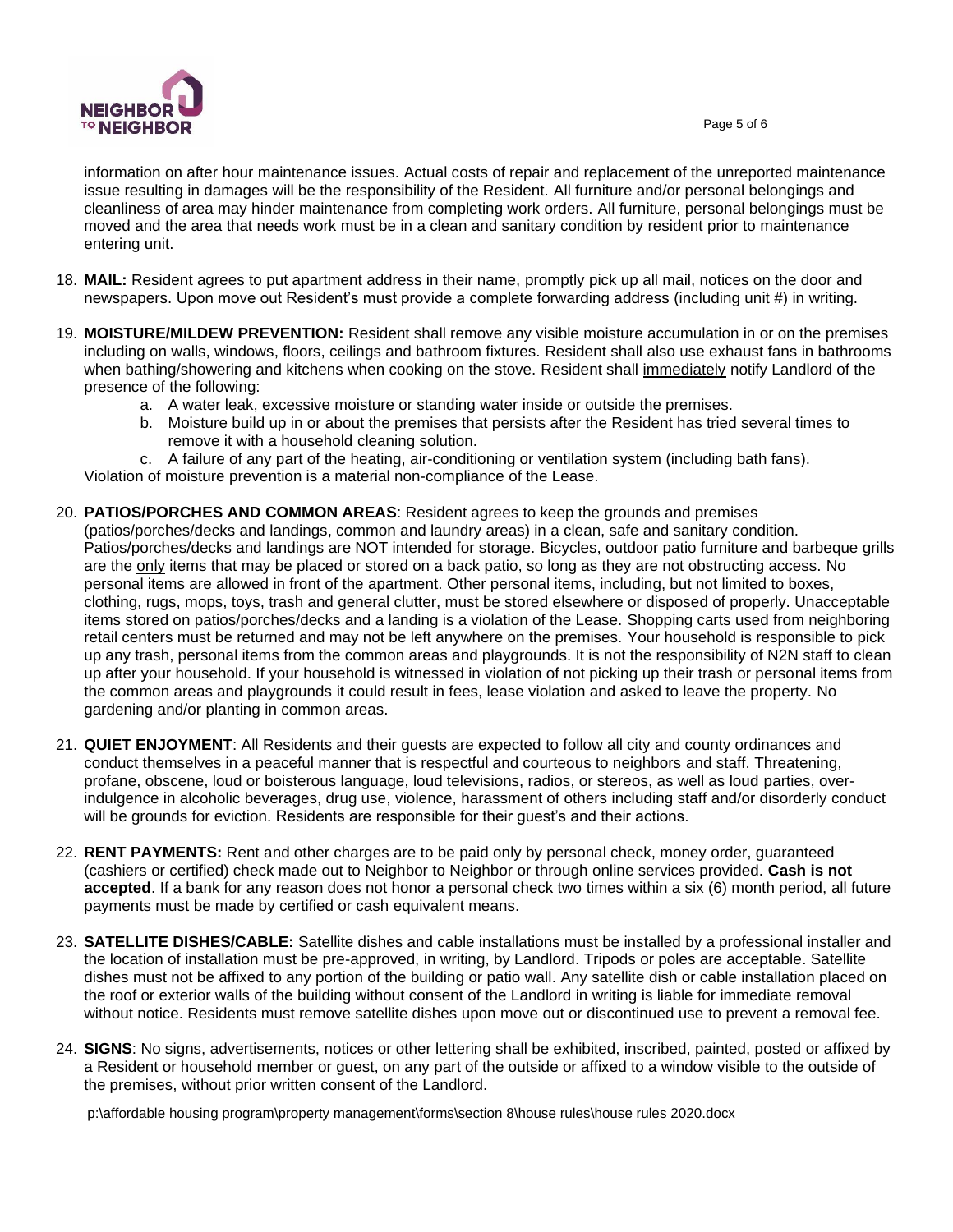

- 25. **SMOKING POLICY**: For the health and safety of our residents and the care of the properties, indoor smoking of any kind is not permitted within the apartment. Smoking is permitted outdoors **in designated areas**, which must be 20 feet from any building. **Butt containers/ash trays are not permitted per N2N insurance policy**. Butts must be disposed of properly: extinguished fully and put in dumpster. **DO NOT PUT BUTTS OUT ON BUILDING**. Residents and their guests are responsible for the safe and timely disposal of smoking debris. **Designated smoking areas include city streets, city sidewalks, the N2N resident parking lot and N2N sidewalks adjacent to the resident parking lot, but no sidewalk leading up to a residence or stoop. Residents are not permitted to smoke on their back patios, back yard area, behind the patio, or front stoop. No smoking in the common areas including the playground or areas surrounding the playground, the sidewalks directly around the N2N office, and the sidewalks around the laundry. Smoking is allowed on city streets and city street sidewalks as allowed by city.**
- 26. **SURVEILLANCE:** Landlord reserves the right to install video surveillance system in common areas at any time or location on the Neighbor to Neighbor properties.
- 27. **USE AND OCCUPANCY**: Resident agrees to use the premises solely as a principal residence, and not to use or permit its use for any other purpose; the Resident shall not use the premises in any manner which is in violation of any applicable law, House Rules, regulation or city/state ordinance. Resident shall not assign the lease, sublease the premises, or provide accommodations for boarders or lodgers.
- 28. **UTILITIES**: All applicable utilities MUST remain in Resident's name at all times. If utilities are disconnected due to non-payment, the actual cost of any and all damage as a result will be the sole responsibility of the Resident; this includes but is not limited to frozen pipes and refrigerator damage. If for any reason the utilities are turned back into Landlord's name, any and all charges incurred will be added to the Resident's ledger and shall be due within 30 days of billing. If utilities are not returned to Resident's name within 15 days of notice from Landlord, lease termination or eviction proceedings will commence. If you have concerns regarding payment of your utility bill, contact N2N who may help you in finding community resources to assistance.
- 29. **VEHICLES**: Residents are allowed to park on their communities' parking lots on a first come first park basis. There are no assigned parking spaces, **exception is the Coachlight property has assigned parking see item g below for Coachlight residents only**. In all apartment communities, unlicensed, unused, expired plates or inoperable vehicles are not permitted on any of Landlords property and will be towed away at the owner's expense after receiving a forty-eight (48) hour notice. A vehicle that has not been moved under its own power in more than 7 days shall be presumed to be inoperable. Vehicles parked in a fire lane shall be immediately towed at owner' expense without notice. Other rules that apply include:
	- a. No extended vehicle maintenance work will be allowed on the premises without prior permission from N2N.
	- b. All fluids (e.g., transmission fluid, motor oil, etc.) must be properly disposed.
	- c. Resident agrees to keep the speed of his / her vehicle under 5 mph when driving within the apartment community.
	- d. Resident agrees not to occupy more than one parking space unless there are two lease holders. Landlord must be notified if a guest vehicle will be parked on the premises more than 72 hrs. Guest vehicles should be parked on street or off premises.
	- e. Resident agrees that there will be no parking of campers, trailers, boats or any other recreational vehicles on the premises.
	- f. Loud vehicles or loud music emanating from vehicles of Residents or guests is not allowed.
	- g. COACHLIGHT ONLY: households will be allowed to select their first assigned parking spot based on what is currently available. Households will be allotted a maximum of two parking spots ONLY if there are additional drivers on the lease. Second spots will be granted based on availability and assigned by Neighbor to Neighbor. A parking permit will be provided with the correlating number of the parking spot. Any car parked in your assigned spot MUST have this permit properly displayed or the vehicle will be towed away at the owner's expense immediately. Visitor parking at Coachlight is strictly for temporary guest use only. No overnight parking in visitor parking is permitted. Long-term or overnight guests must park on the street, with the